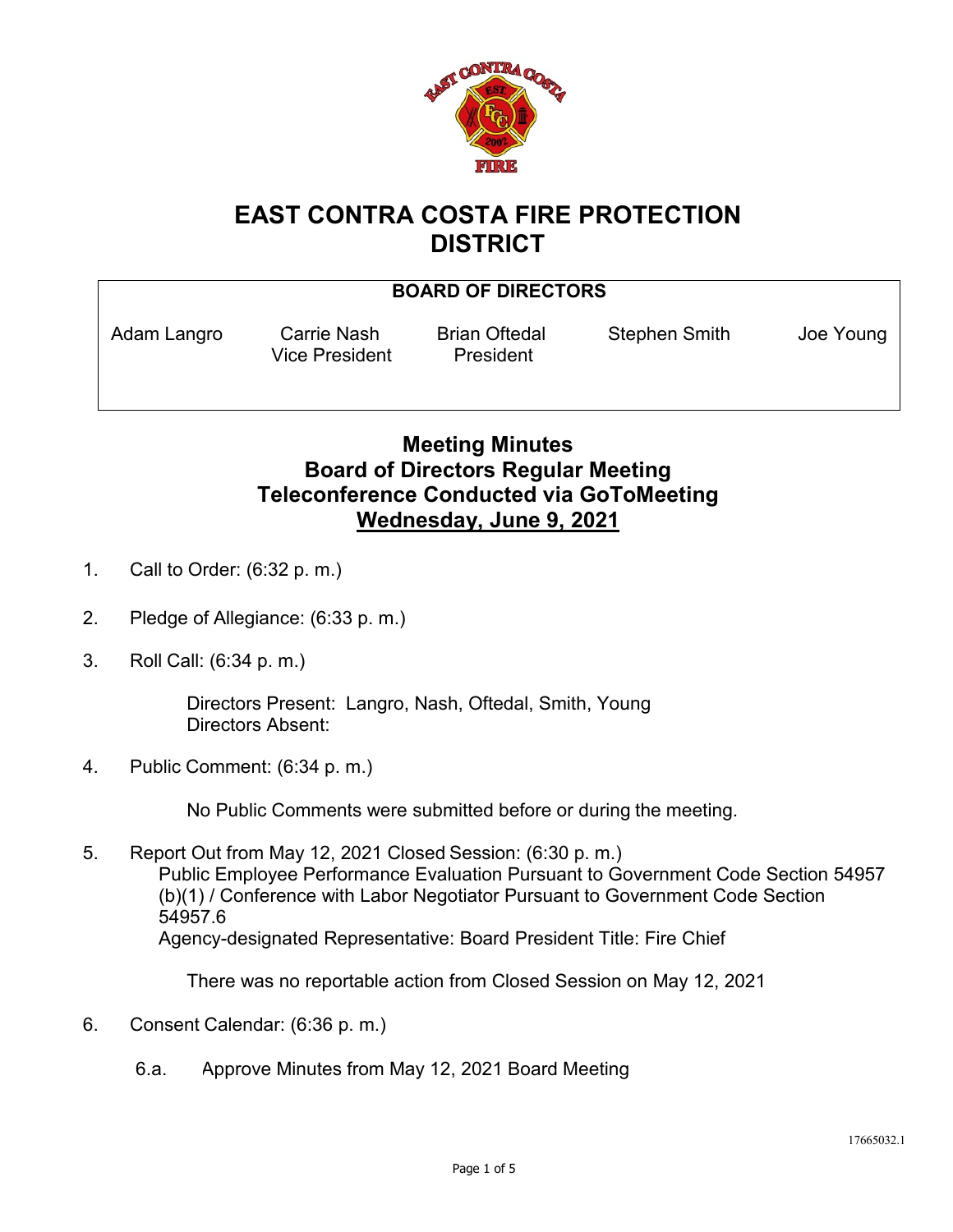- 6.b. Authorize Execution of Agreement with City of Brentwood for Information Technology Services
- 6.c. Authorize Amendments to Lease of Office Space City in Brentwood City Hall
- 6.d. Approve Amador Contract with CalFire

Motion by: Director Young to Accept Consent Item 6.a. Secord by: Vice President Nash Roll Call Vote: Ayes: 4 (Nash, Oftedal, Smith, Young) Noes: 0, Absent:0, Abstain: 1 (Langro) Motion by: Director Young to Accept Consent Items 6.b, 6.c & 6.d. Secord by: Vice President Nash Roll Call Vote: Ayes: 5 (Langro, Nash, Oftedal, Smith, Young) Noes: 0, Absent:0, Abstain: 0

## 7. New Business

7.a. Annual Investment Review of Other Post Employment Benefit and Pension Rate Stabilization Trust Funds: (6:37 p. m.)

Andrew Brown & Angela Tang presented the annual investment review of Other Post-Employment Benefits and Pension Rate Stabilization Trust Funds.

One Public Comment/Question was raised during the meeting: Vince Wells.

7.b. Approve Preliminary Fiscal Year 2021-22 Operating, Prevention and Other Fund Budgets: (7:01 p. m.)

No Public Comments were submitted before or during the meeting.

Motion by: Director Young to Approve Preliminary Fiscal Year 2021-22 Operating, Prevention and Other Fund Budgets with a modification of the CalFire line item to be revised to reflect the actual contract amount previously approved earlier in the evening (under item 6d). Second by: Vice President Nash Roll Call Vote: Ayes: 5 (Langro, Nash, Oftedal, Smith, Young) Noes: 0, Absent: 0, Abstain: 0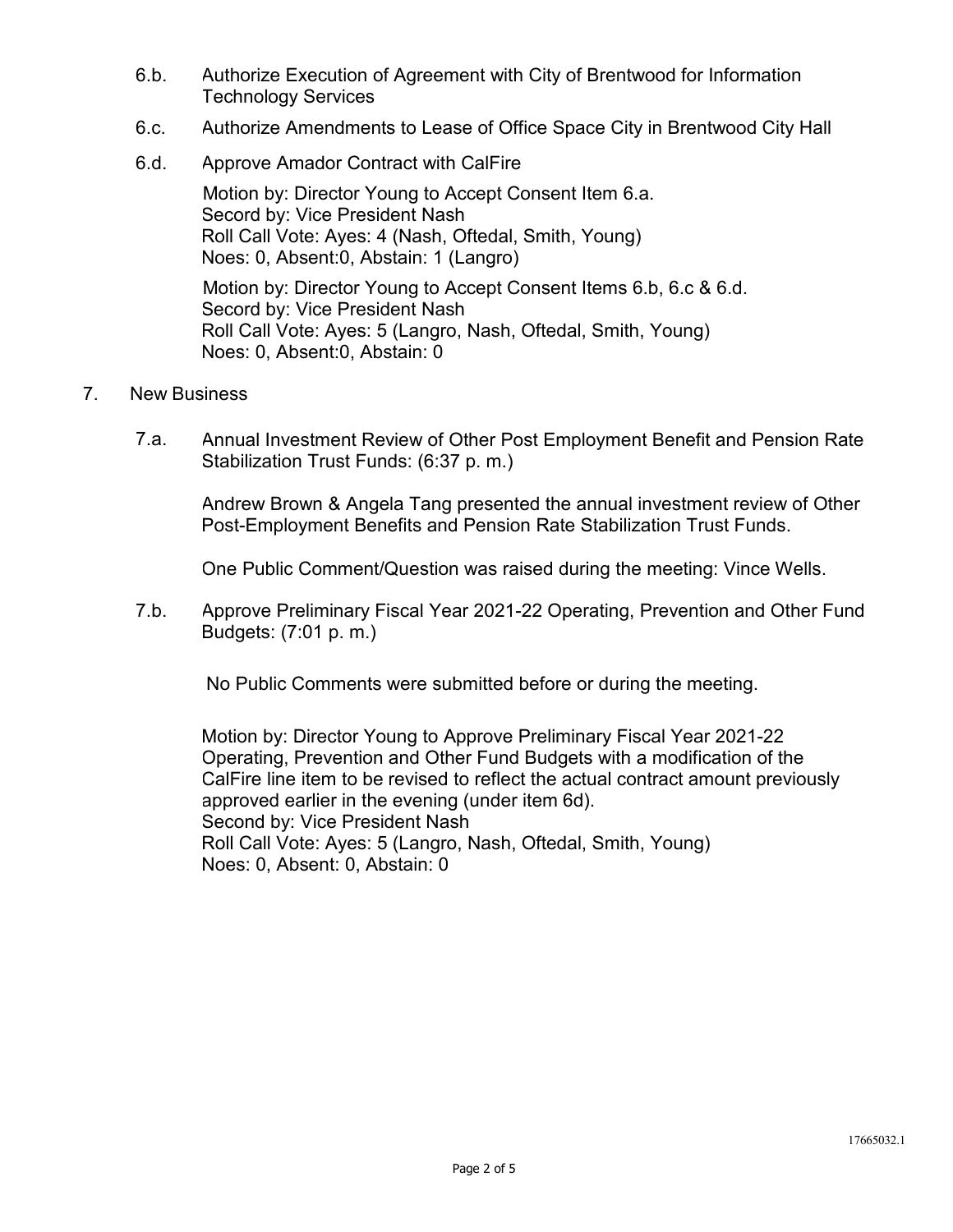7.c. Introduce and Waive First Reading of Ordinance No. 2021-02, Amending Ordinance Establishing Administrative Penalties for Violations of District Fire Code: (7:10 p. m.)

No Public Comments were submitted before or during the meeting.

Motion by: Director Smith to Introduce and Waive the First Reading of Ordinance No. 2021-02 Amending the Ordinance Establishing Administrative Penalties for Violations of District Fire Code Second by: Director Young Roll Call Vote: Ayes: 5 (Langro, Nash, Oftedal, Smith, Young) Noes: 0, Absent: 0, Abstain: 0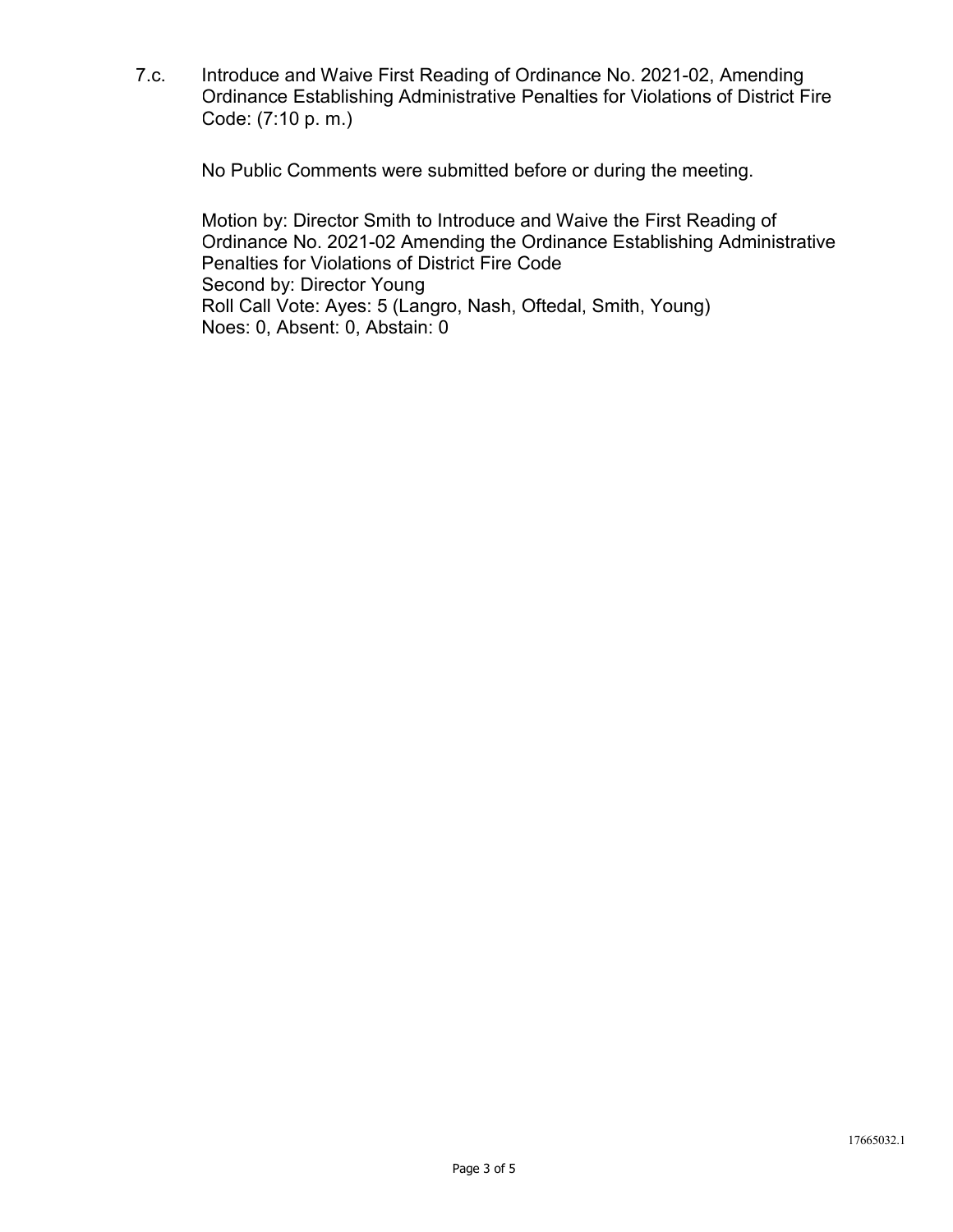- 8. Report of the Fire Chief / Informational Staff Reports
	- 8.a. Legislative Update: (7:15 p. m.)
	- 8.b. Grants Update: (7:21 p. m.)
	- 8.c. Operations Update: (7: 22 p. m.)
	- 8.d. Prevention Update: (7:28 p. m.)
	- 8.e. Consolidation and Measure X Update: (7:35 p. m.)

No Public Comments were submitted before or during the meeting

9. Board Reports and Requests: (7:40 p. m.)

**Vice President Nash** – Attended/monitored (real time or tape delayed) the Oakley City Council Meetings (05/25/21), Brentwood City Council / Planning Commission Meetings (05/25/21, 06/01/21), 6/8/21- Meeting with Congressman Jerry McNerney Re: Infrastructure Earmark, Consolidation/Annexation progress report, Measure X funding and Regional Fire Chief ask, etc.

**Director Young** – Attended/monitored (real time or tape delayed) CSDA Call to Action Webinar, met with Staff to review budget and spent significant amount of time working on the budget.

**Director Smith** – Attended/monitored (real time or tape delayed) the Oakley City Council meetings (05/25/21, 06/08/21), Brentwood City Council meetings (05/25/21, 06/08/21), 05/17/21 (via videoconference) CCSDA Meeting, 05/18/21 County Treasury Oversight Committee meeting, 05/18/21 (via videoconference) Knightsen TAC Meeting, 05/18-19/21 virtual Special Legislative Days, 05/25/21 (via teleconference) Byron MAC Meeting

**Director Langro** - Attended/monitored (real time or tape delayed) the Oakley City Council meetings (05/25/21, 06/08/21), Brentwood City Council / Planning Commission meetings (06/0121), 5/19/21- Measure X Community Advisory Committee regarding funding and supporting the Executive Fire Chief ask, 06/04/21 University of California Wildfire Research Symposium

**President Oftedal** – Attended/monitored (real time or tape delayed) 5/17/21- Contra Costa County Special District Association (CCSDA) meeting, 5/17/21- ECCFPD monthly Finance Committee meeting, 5/19/21- Provided comment at the Measure X Community Advisory Committee regarding funding and supporting the Executive Fire Chief ask, 5/25/21- CSDA: Fire Districts and the State Budget and Strategy Session regarding work to ensure that Independent Special Districts receive a portion of COVID related funding being distributed, 5/27/21- Contra Costa County- American Red Cross Leadership Council meeting (Discussion with emphasis on wildfire preparedness and disaster action team response), 5/29/21- Marsh Creek Democratic Club: Monthly Coffee and Chat, 6/8/21- Meeting with Congressman Jerry McNerney Re: Infrastructure Earmark, Consolidation/Annexation progress report, Measure X funding and Regional Fire Chief ask, etc.